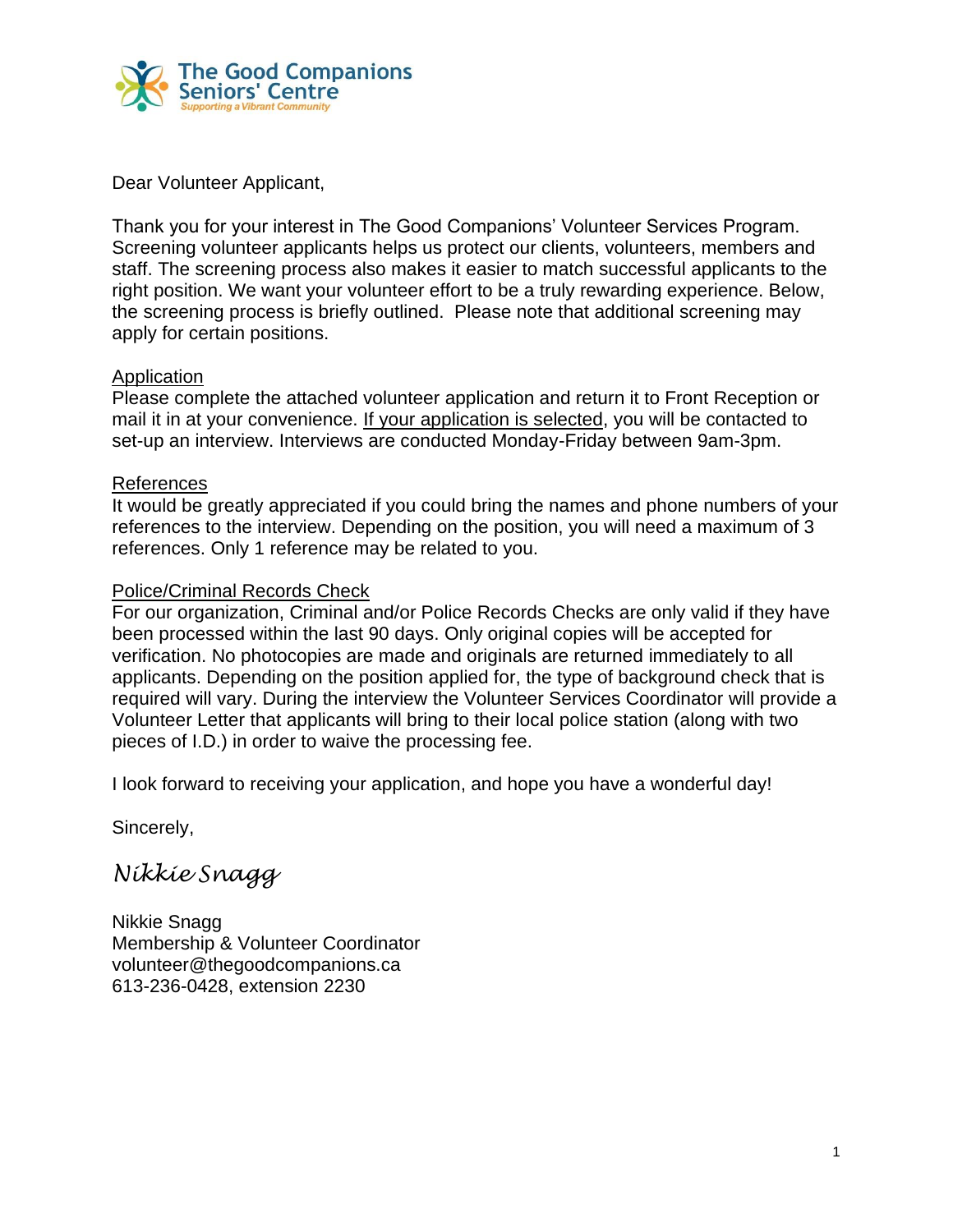

# **Volunteer Application**

| Section A: Personal Information  |                                                                                                                  |                                                                         |                |                                  |
|----------------------------------|------------------------------------------------------------------------------------------------------------------|-------------------------------------------------------------------------|----------------|----------------------------------|
| Full Name:                       |                                                                                                                  |                                                                         |                |                                  |
|                                  | Last                                                                                                             | First                                                                   |                | <b>Initials</b>                  |
| Address:                         |                                                                                                                  |                                                                         |                |                                  |
|                                  | <b>Street Address</b>                                                                                            |                                                                         |                | Apartment/Unit #                 |
|                                  | City                                                                                                             |                                                                         | Province       | Postal Code                      |
| Home Phone:                      |                                                                                                                  | Alternate Phone:                                                        |                |                                  |
|                                  |                                                                                                                  |                                                                         |                |                                  |
| Email:                           |                                                                                                                  |                                                                         |                |                                  |
| Age:                             | 18-54<br>$54 +$                                                                                                  |                                                                         |                |                                  |
| <b>Birth Date:</b><br>(Optional) |                                                                                                                  |                                                                         |                |                                  |
|                                  |                                                                                                                  | <b>Emergency Contact Information</b>                                    |                |                                  |
| Full Name:                       |                                                                                                                  |                                                                         |                |                                  |
|                                  | Last                                                                                                             | First                                                                   |                |                                  |
| Address:                         |                                                                                                                  |                                                                         |                |                                  |
|                                  | <b>Street Address</b>                                                                                            |                                                                         |                | Apartment/Unit #                 |
|                                  | City                                                                                                             |                                                                         | Province       | <b>Postal Code</b>               |
|                                  |                                                                                                                  |                                                                         |                |                                  |
| Primary Phone:                   |                                                                                                                  | Alternate Phone:                                                        |                |                                  |
| Relationship:                    |                                                                                                                  |                                                                         |                |                                  |
|                                  |                                                                                                                  | <b>Method of communication</b>                                          |                |                                  |
| Preferred<br>Method              | $\Box$ E-Mail<br><b>Phone</b>                                                                                    | $\Box$ Mail<br><b>TTY</b>                                               |                | $\Box$ In-Person (when possible) |
|                                  | If yes, how would you like to receive it?<br>By mail<br>I will download from website<br>I will pick up at Centre | Bulletin Pickup: Would you like a copy of our quarterly bulletin? □ Yes | $\Box$ No      |                                  |
| Languages:                       | Preferred                                                                                                        |                                                                         | Other Language |                                  |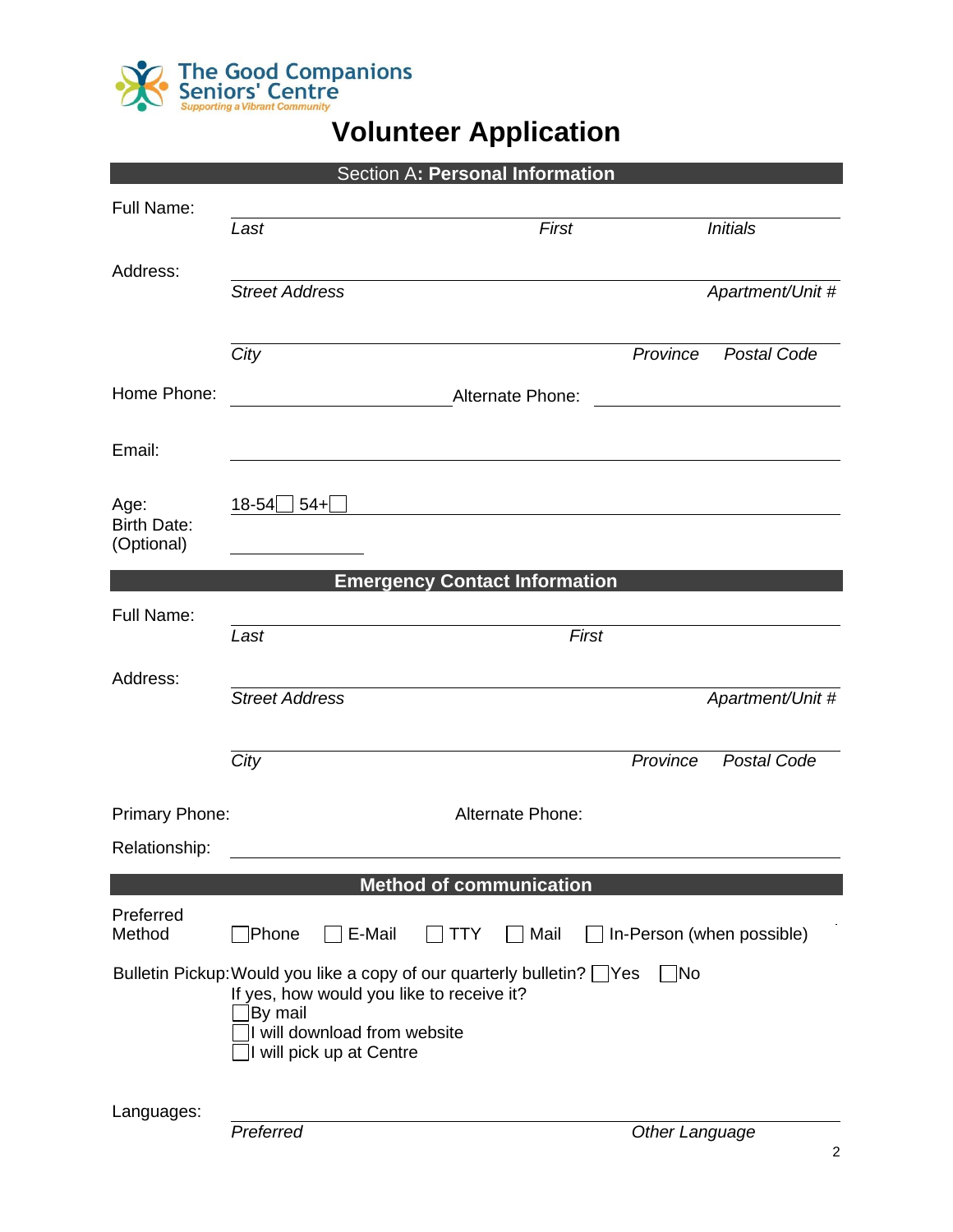| <b>The Good Companions</b><br><b>Seniors' Centre</b><br>Supporting a Vibrant Communit                                                                                                                                                                 |                                                                                                                                              |  |  |  |  |
|-------------------------------------------------------------------------------------------------------------------------------------------------------------------------------------------------------------------------------------------------------|----------------------------------------------------------------------------------------------------------------------------------------------|--|--|--|--|
| <b>Transportation</b>                                                                                                                                                                                                                                 |                                                                                                                                              |  |  |  |  |
| Method of<br>Other:<br>Bus<br>Para<br>transport<br>Car                                                                                                                                                                                                |                                                                                                                                              |  |  |  |  |
| <b>Statistical information</b>                                                                                                                                                                                                                        |                                                                                                                                              |  |  |  |  |
| Please note: The information collected in the following 7 questions is for statistical and<br>reporting purposes only (which has a direct impact on our funding) and will remain strictly<br>confidential                                             |                                                                                                                                              |  |  |  |  |
| 1) Are you a person with a Disability?<br>$ Yes $ $ No$<br>(Definition: A disability is a physical or mental impairment which has a substantial and long term<br>adverse effect on a person's ability to carry out normal day-to-day activities.)     |                                                                                                                                              |  |  |  |  |
| 2) Are you an Immigrant/New Canadian?<br>∏Yes ∏No<br>(Definition: Individuals born outside of Canada who came to Canada during the last 10 years.)                                                                                                    |                                                                                                                                              |  |  |  |  |
| 3) Are you a Visible Minority?<br>$ Yes $ $ No$<br>(Definition: Individuals who are neither Caucasian nor aboriginal.)                                                                                                                                |                                                                                                                                              |  |  |  |  |
| 4) Are you a Francophone?<br>่ TYes ∏No<br>(Definition: People whose first official language is French and are capable of conversing in<br>French.)                                                                                                   |                                                                                                                                              |  |  |  |  |
| 5) Are you a member of the First Nations, Métis and/or Inuit?                                                                                                                                                                                         | $ Yes $ No                                                                                                                                   |  |  |  |  |
| 6) Are you a member of the LGBTQ+ community?<br>(Definition: Lesbian, Gay, Bisexual, Transgender)                                                                                                                                                     |                                                                                                                                              |  |  |  |  |
| $Yes$ No<br>7) Are you a Rural Resident?<br>(Definition: Those living in Wards 4 (Kanata Nord), 19 (Cumberland), 20 (Osgoode), and<br>21 (Rideau-Goulbourn))                                                                                          |                                                                                                                                              |  |  |  |  |
| Section B: Referral Source (please check all that apply)                                                                                                                                                                                              |                                                                                                                                              |  |  |  |  |
| Client<br>Media                                                                                                                                                                                                                                       |                                                                                                                                              |  |  |  |  |
| <b>TGC Web Site</b><br>∣Member                                                                                                                                                                                                                        | <b>Community Bulletin</b><br>Friend or Family                                                                                                |  |  |  |  |
| <b>Other</b><br>Familiar with organization                                                                                                                                                                                                            |                                                                                                                                              |  |  |  |  |
| Section C: Area of interest (please check all that apply)                                                                                                                                                                                             |                                                                                                                                              |  |  |  |  |
| <b>In Centre</b><br>Dining Room<br><b>Food Preparation</b><br>Administration<br><b>Sales Clerk</b><br>Finance<br><b>Adult Day Program</b><br>Marketing and Fundraising<br>Crafts<br><b>Senior Centre Without Walls</b><br>LGBTQ+ Saturday Programming | In Community<br><b>Telephone Assurance</b><br><b>Friendly Visiting</b><br>Home Help<br>Grocery Bus Program<br>Driver to medical appointments |  |  |  |  |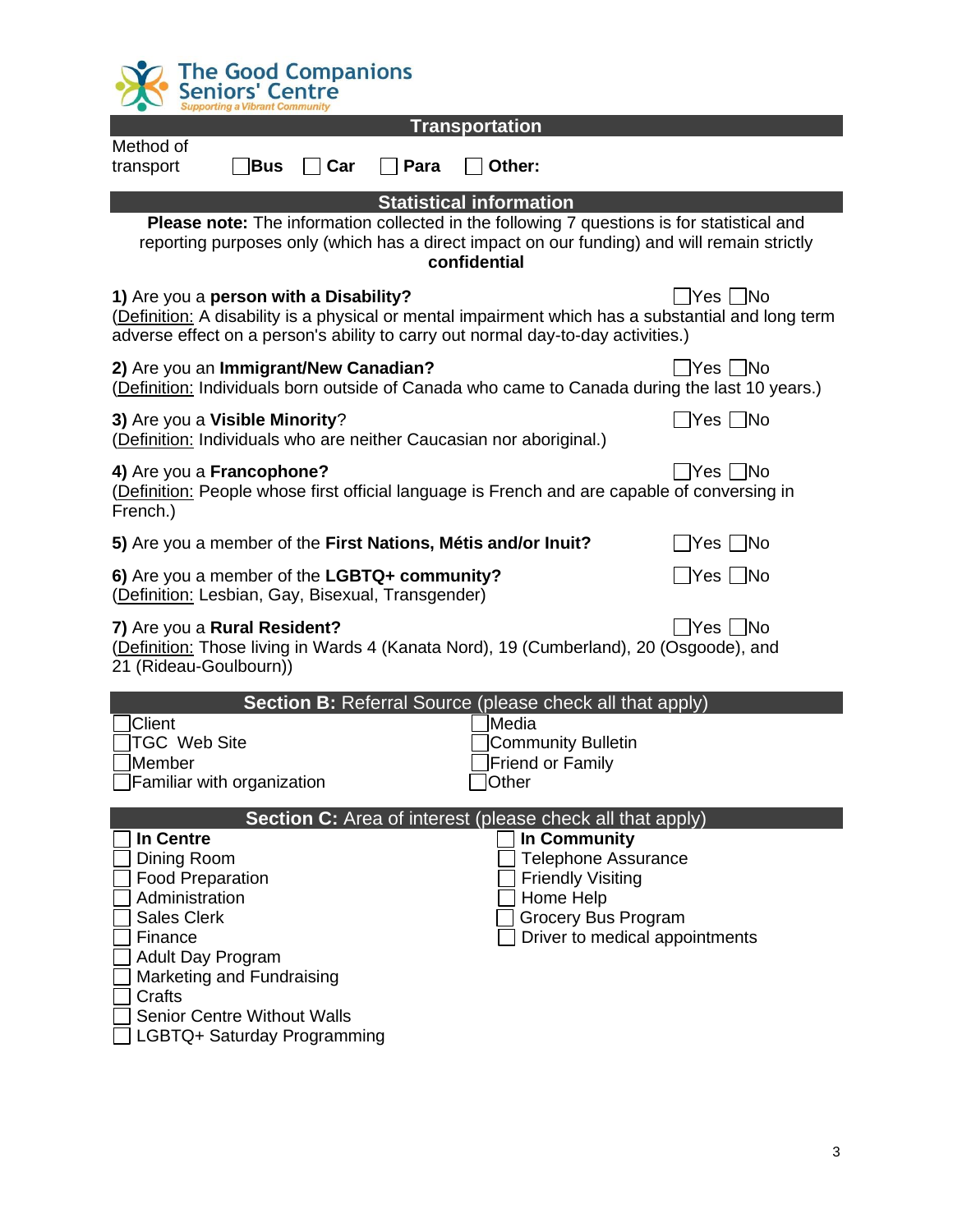

| <b>Section D: Qualification</b><br><b>Section D: Qualifications</b> |                                                                                             |  |  |  |
|---------------------------------------------------------------------|---------------------------------------------------------------------------------------------|--|--|--|
| Reason for volunteering:                                            |                                                                                             |  |  |  |
|                                                                     |                                                                                             |  |  |  |
|                                                                     |                                                                                             |  |  |  |
| Previous volunteer experience:                                      |                                                                                             |  |  |  |
|                                                                     |                                                                                             |  |  |  |
|                                                                     |                                                                                             |  |  |  |
| Previous employment / current employment (if applicable):           |                                                                                             |  |  |  |
|                                                                     |                                                                                             |  |  |  |
|                                                                     | Education/Certifications: (degrees, certificates, courses e.g. CPR, First Aid)              |  |  |  |
|                                                                     |                                                                                             |  |  |  |
|                                                                     |                                                                                             |  |  |  |
|                                                                     | <b>Section D: Qualification (Continued)</b>                                                 |  |  |  |
| <b>Computer Skills</b>                                              | (please check only if proficient and willing to use skills in your volunteer duties)        |  |  |  |
| Data Bases<br>Email<br>Internet<br>Excel                            | Graphics (i.e. Photoshop, Publisher, etc.)<br> Word                                         |  |  |  |
| Other                                                               | Social Media (i.e. Twitter Facebook                                                         |  |  |  |
| Skills, hobbies, other interests, talents willing to share          |                                                                                             |  |  |  |
|                                                                     |                                                                                             |  |  |  |
|                                                                     |                                                                                             |  |  |  |
| with seniors and/or adults with physical disabilities?              | What personal qualities and/or experience do you have that would help you when volunteering |  |  |  |